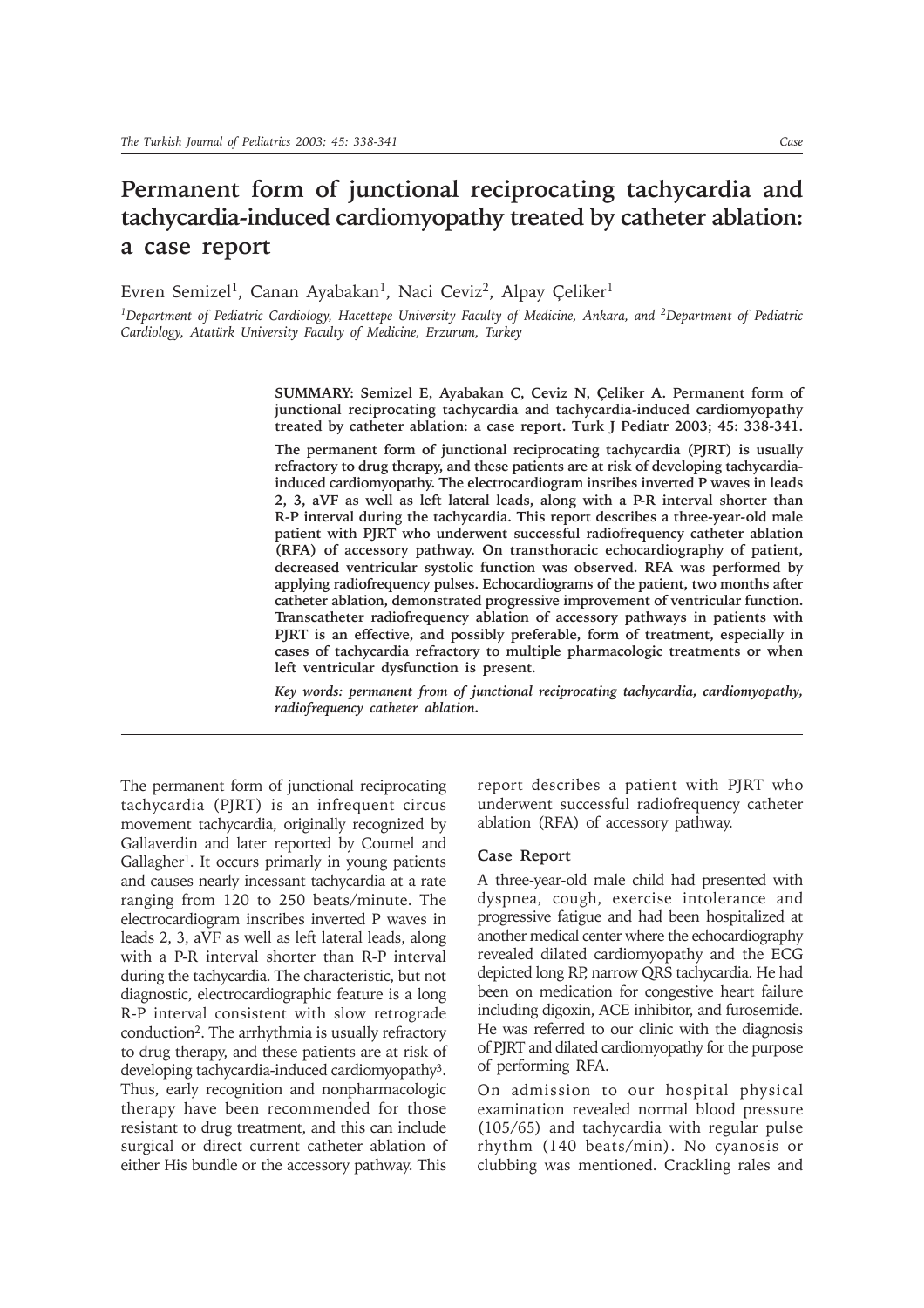rhonchi were heard at lung auscultation. Hepatomegaly was present, and a mild pansystolic murmur in the fourth left intercostal space and at apex was also noticed. On the electrocardiography of the patient, inverted P waves in leads 2, 3, aVF, along with a P-R interval of 0.12 sec, which was shorter than the R-P interval (0.36 sec), were noticed. On transthoracic echocardiography, decreased ventricular systolic function was observed. The left ventricular shortening fraction was 0.10 and the ejection fraction was 0.22. Minimal pericardial effusion and mitral regurgitation with a velocity of 4.9 m/sec  $(2<sup>nd</sup>$  degree) were also present (Fig. 1).



**Fig. 1.** Two-dimensional echocardiographic imaging and left ventricular function of the patient. La: left atrium, LV: left ventricle, MV: mitral valve.

Radiofrequency catheter ablation was performed on this patient at our institution. Quadripolar electrode catheters were inserted percutaneously under local anesthesia after premedication, through the right and left femoral vein and were positioned at His bundle and right ventricular apex. A decapolar electrode catheter was inserted

from the left femoral vein and positioned at the coronary sinus. Intracardiac electrograms and 12-lead surface ECG were continuously monitored. Standard baseline PR, QRS, QT, AH, HV intervals were obtained. Patient was in PJRT when the intracardiac recordings were taken (Fig. 2). The accessory pathway was detected near the coronary sinus ostium. RFA was performed by applying radiofrequency pulses of 50 watt output and 55-60°C for 17-65 seconds for a total 15.8 minutes. The scopy time was 24 minutes. During radiofrequency application, catheter position was continuously monitored with fluoroscopy. PR, QRS, QT, AH and HV intervals were measured again (Table I). The patient was observed for 30 minutes after successful ablation, and programmed electrical stimulation was repeated to confirm that the accessory pathway was interrupted before the removal of the catheters. Isoproterenol infusion was performed to reveal accessory pathway conduction recurrence. While ventriculoatrial conduction (VA) was still present, no tachycardia was induced (Fig. 3). The persistent VA conduction was thought to be due to the presence of dual atrioventricular nodal pathways. No complication developed during the procedure and aspirin was given for the next three months, along with captopril and digoxin. Echocardiograms of the patient, two months after catheter ablation, demonstrated progressive improvement of ventricular function. The left ventricular shortening and ejection fractions were measured as 0.33 and 0.62, respectively.



**Fig. 2.** Simultaneous recordings of surface leads together with His bundle coronary sinus and ablation catheter electrogram.

A: atrial depolarization, V: ventricular depolarization, H: His wave, P: P wave, QRS: QRS wave.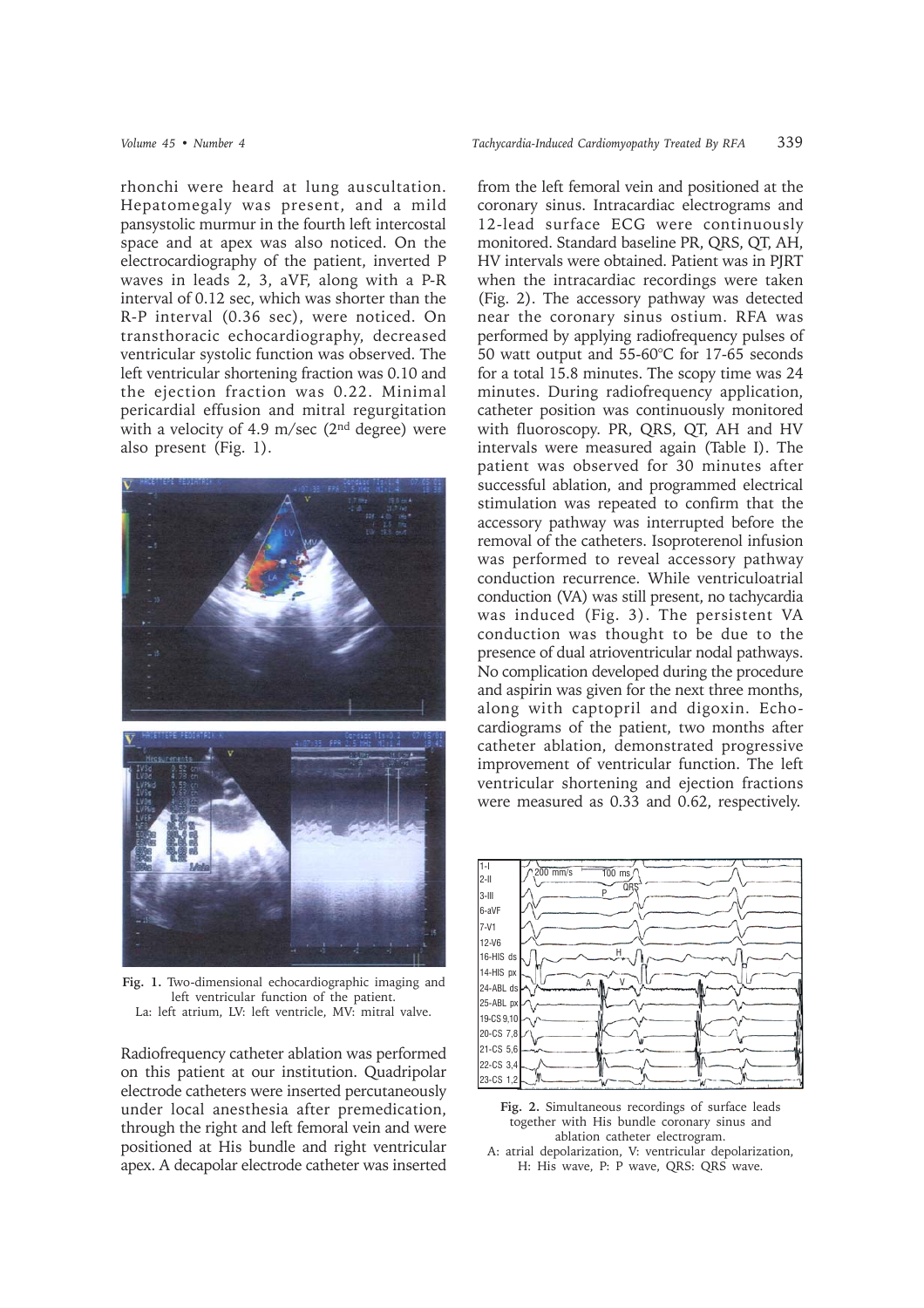|           | Before RFA (msec) | After RFA (msec) |
|-----------|-------------------|------------------|
| HV        | 35                | 36               |
| <b>PR</b> | 101               | 98               |
| QRS       | 80                | 83               |
| <b>RR</b> | 407               | 386              |
| RP        | 245               |                  |
|           |                   |                  |

**Table I.** Intracardiac Conduction Times Before and After RFA

RFA: radiofrequency catheter ablation.

HV : His to ventricular depolarization.



**Fig. 3.** Twelve-lead electrocardiograms of the patient before and after radiofrequency catheter ablation. Note difference in morphology of P waves.

# **Discussion**

Permanent form of junctional reciprocating tachycardia PJRT is an arrhythmia that usually presents in infancy or childhood, but may not be recognized until adulthood. Persistent tachycardia is also associated with the development of cardiac dysfunction3. Symptoms of congestive heart failure are more common in younger patients. Our patient also presented with symptoms of congestive heart failure during infancy which was due to tachycardia-induced cardiomyopathy.

During the tachycardia, the cardiac impulse conducts anterogradely through the atrioventricular node and His-Purkinje system, returning retrogradely through the slowly conducting accessory pathway that is usually near the ostium of the coronary sinus<sup>4</sup>, as in our patient. PJRT is frequently refractory to pharmacologic treatment, and there are many

studies supporting the concept that RFA is a safe and effective treatment for patients with PJRT<sup>5,6</sup>. It is also known that tachycardia mediated cardiac dysfunction can be reversible after catheter ablation2,3. In our patient, cure of tachycardia was also associated with a gradual improvement of ventricular function. This was in agreement with the reversibility of tachycardia-induced cardiomyopathy after RFA in patients with PJRT.

There are reports that describe PJRT patients, who are considered to be candidates for RFA due to unsuccessful pharmacologic therapy, who experience undesirable side effects of therapy, noncompliance with therapy, or who develop compromised cardiac function<sup>4</sup>. Since the heart rate associated with PJRT will most likely slow with age7, RFA may be deferred in small children, and pharmacological therapy tried before RFA. However, this was not preferred in our patient because tachycardia has an infrequent spontaneous resolution<sup>7</sup> and because the patient had serious left ventricular dysfunction. Furthermore, patient size was suitable for primary ablation. The improvement of the left ventricular function after RFA seems to support the accuracy of our treatment modality.

Transcatheter radiofrequency ablation of accessory pathways in patients with PJRT is an effective, and possibly preferable, form of treatment, especially in cases of tachycardia refractory to multiple pharmacologic treatments or when left ventricular dysfunction is present. So recognition of this form of tachycardia and early application of definitive treatment, especially in patients who have established tachycardia-induced cardiomyopathy, is important to prevent, or minimize, the detrimental effects of persistant tachycardia on cardiac function.

## **REFERENCES**

- 1. Gallagher JJ, Sealy WC. The permanent form of junctional reciprocating tachycardia: further elucidation of the underlying mechanism. Eur J Cardiol 1978; 8: 413-430.
- 2. Aguinaga L, Primo J, Anguera I, et al. Long-term followup in patients with the permanent form of junctional reciprocating tachycardia treated with radiofrequency ablation. Pacing Clin Electrophysiol 1998; 21: 2073-2078.
- 3. Cruz FES, Cheriex EC, Smeets JL, et al. Reversibility of tachycardia-induced cardiomyopathy after cure of incessant supraventricular tachycardia. J Am Coll Cadiol 1990; 16: 739-744.